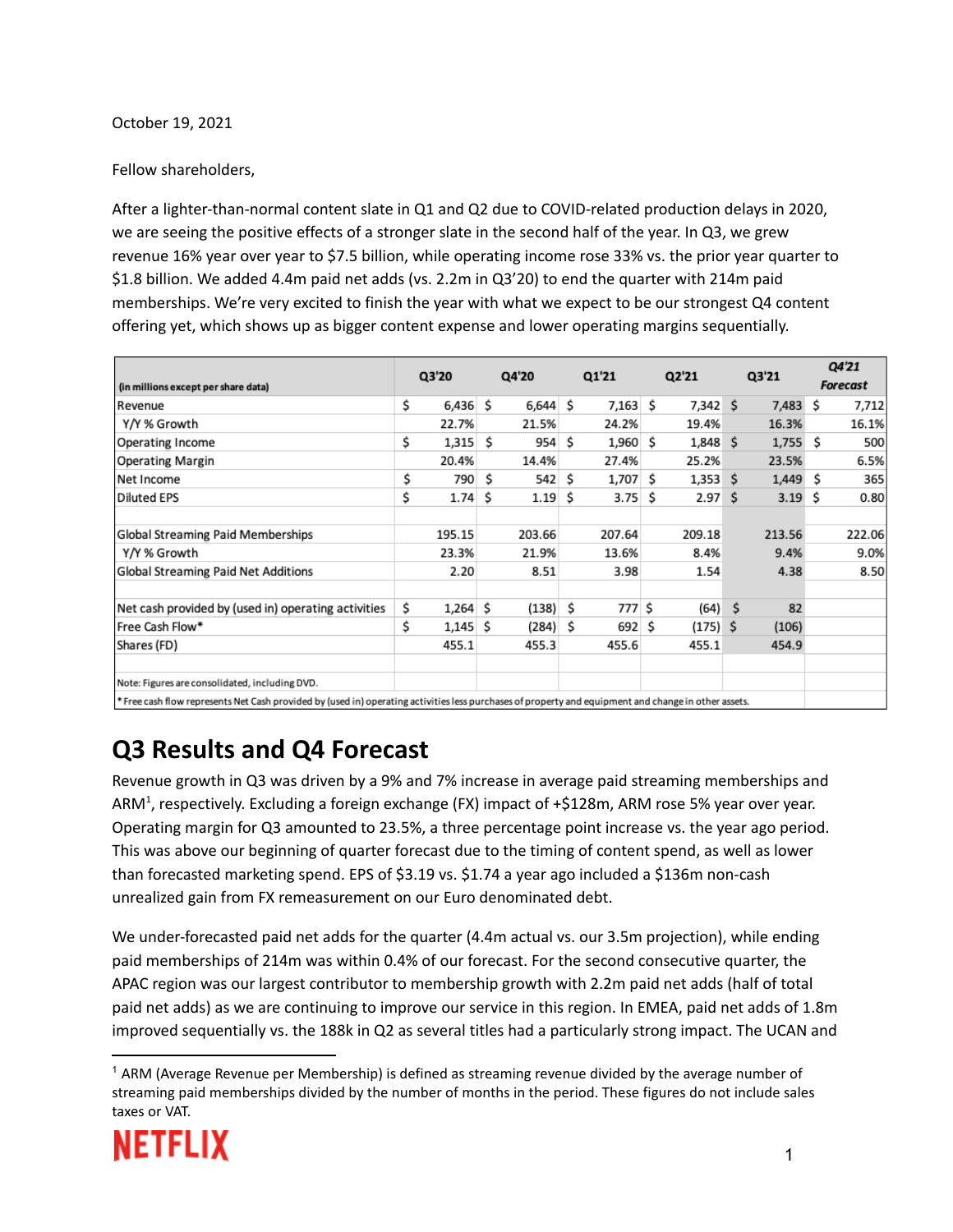LATAM regions grew paid memberships more slowly. These regions have higher penetration of broadband homes although we believe we still have ample runway for growth as we continue to improve our service.

As a reminder, the quarterly guidance we provide is our actual internal forecast at the time we report and we strive for accuracy. For Q4'21, we forecast paid net adds of 8.5m, consistent with Q4'20 paid net additions. For the full year 2021, we forecast an operating margin of 20% or slightly better. This means that Q4'21 operating margin will be approximately 6.5% compared with 14% in Q4'20. The year over year decline in operating margin is due mostly to our backloaded big content release schedule in this Q4, which will result in a roughly 19% year over year increase in content amortization for Q4'21 (compared with ~8% growth year to date).



### **Content**

Our programming strategy is to provide members with a wide variety of high quality content that's loved and watched in large numbers. Season five of *La Casa de Papel* (aka *Money Heist*) and season three of *Sex Education* were two of our biggest returning shows in the quarter with 69m and 55m member households, respectively, choosing to watch these fan favorites in the first four weeks. On the heels of *The Queen's Gambit*, we've had another limited series hit with *Maid* which launched just after quarter-end on October 1. We expect this story about living on the poverty line by award-winning playwright and screenwriter Molly Smith Metzler to reach 67m households during its first four weeks.

*La Casa de Papel* was our first non-English language title to show that - with subtitling and dubbing great stories truly can come from anywhere and be loved everywhere. We are now producing local TV and film in approximately 45 countries and have built deep relationships with creative communities around the world. While the goal of our local content executives is always to create locally authentic stories that will resonate in their country (like *The Chestnut Man* which we expect to be watched by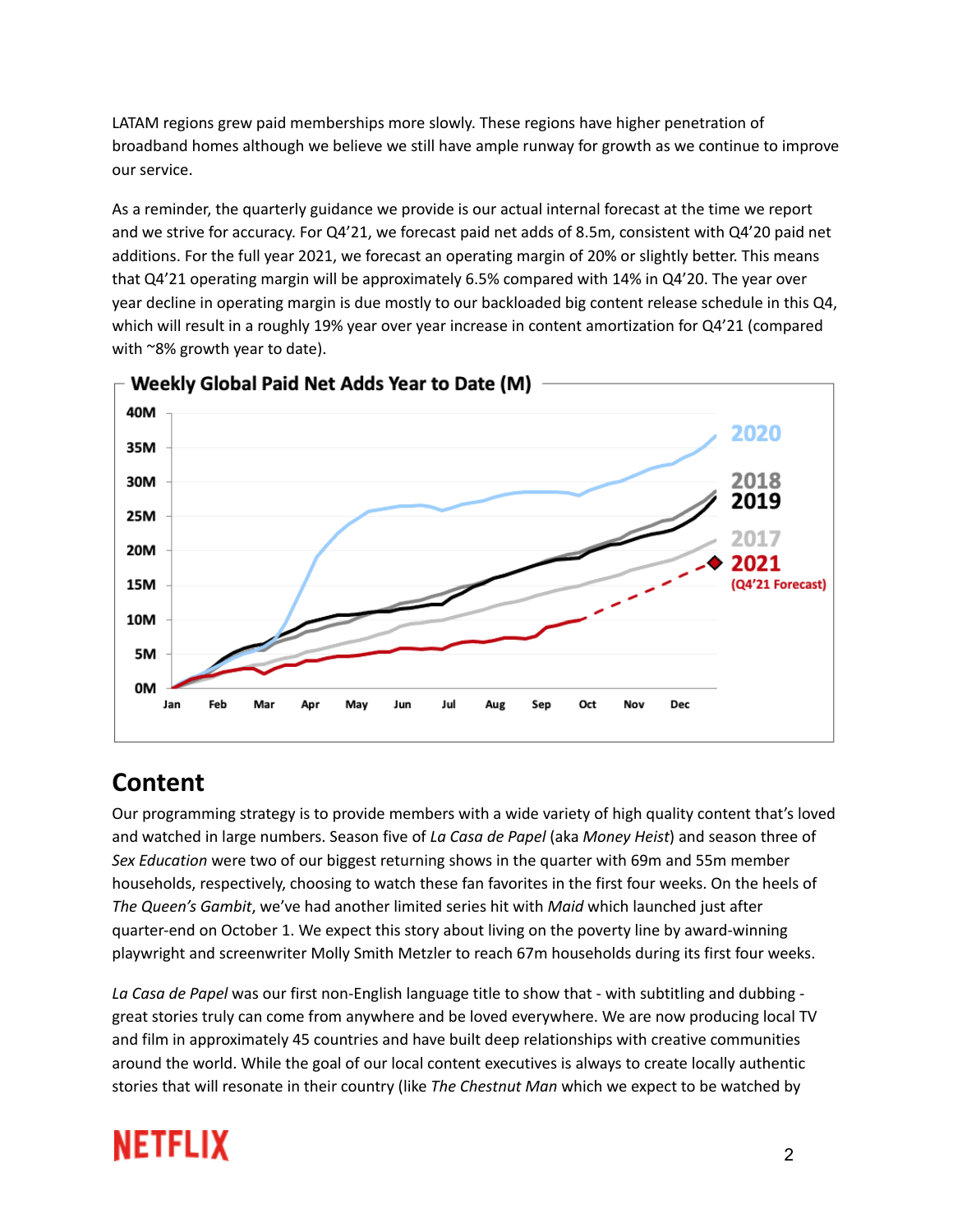approximately two thirds of our Danish members during its first four weeks), Netflix is a global, direct-to-consumer service which enables creators to reach broader audiences - and gives our members an even greater choice of stories to enjoy.

There is no better example of this than *Squid Game*, a unique Korean story that first captured the zeitgeist in Korea and then globally. Released on September 17, it has become *our biggest TV show ever*. A mind-boggling 142m member households globally have chosen to watch the title in its first four weeks. The breadth of *Squid Game*'s popularity is truly amazing; this show has been ranked as our #1 program in 94 countries (including the US). Like some of our other big hits, *Squid Game* has also pierced the cultural zeitgeist, spawning a *[Saturday](https://youtu.be/vWdHPMhy270) Night Live* skit and [memes/clips](https://www.newsweek.com/squid-game-netflix-global-viewing-figures-rankings-1638498) on TikTok with more than 42 billion views. Demand for consumer products to celebrate the fandom for *Squid Game* is high and those items are on their way to retail now.

Our film slate also continues to build with a variety of successful Q3 titles such as action film *Sweet Girl* starring Jason Momoa (68m member households chose to watch in the first four weeks), *Kissing Booth 3* (59m), the last installment in the rom com trilogy, the animated family film *Vivo* (46m) and *Blood Red Sky*, a German-language action horror movie (53m).

Later in the year, we will shift to reporting on hours viewed for our titles rather than the number of accounts that choose to watch them. There is some difference in rankings, as you see below, but we think engagement as measured by hours viewed is a slightly better indicator of the overall success of our titles and member satisfaction. It also matches how outside services measure TV viewing and gives proper credit to rewatching. In addition, we will start to release title metrics more regularly outside of our earnings report so our members and the industry can better measure success in the streaming world.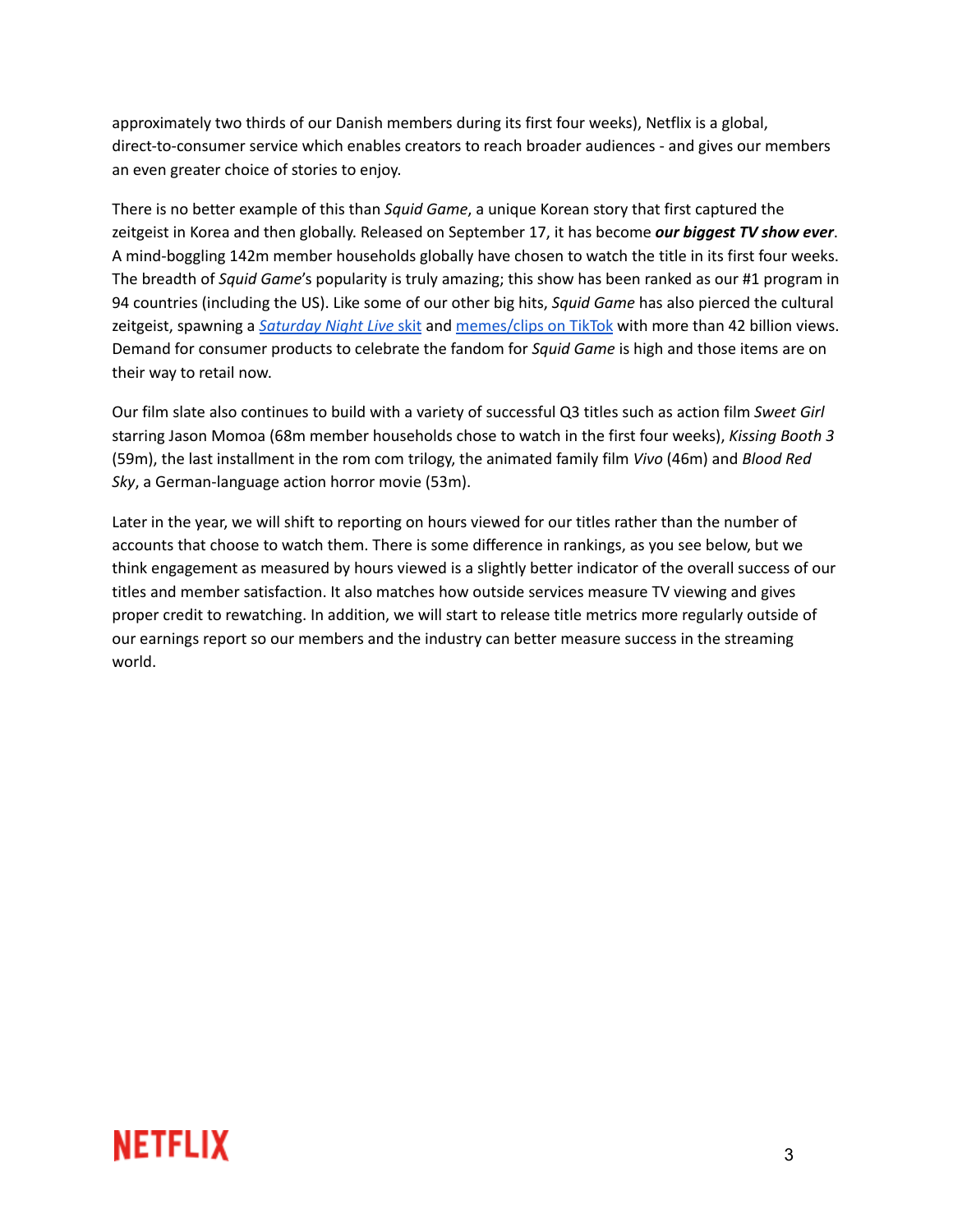| <b>Future Reporting: Hours Viewed*</b> |                           |                                    |    |                      |                        |  |  |  |  |
|----------------------------------------|---------------------------|------------------------------------|----|----------------------|------------------------|--|--|--|--|
|                                        | <b>Top 10 Series</b>      | Hours<br>Viewed                    |    | Top 10 Films         | <b>Hours</b><br>Viewed |  |  |  |  |
| 1                                      | Bridgerton: Season 1      | 625M                               | 1  | Bird Box             | 282M                   |  |  |  |  |
| 2                                      | Money Heist: Part 4       | 619M                               | 2  | Extraction           | 231M                   |  |  |  |  |
| 3                                      | <b>Stranger Things 3</b>  | 582M                               | 3  | The Irishman         | 215M                   |  |  |  |  |
| 4                                      | The Witcher: Season 1     | 541M                               | 4  | The Kissing Booth 2  | 209M                   |  |  |  |  |
| 5                                      | 13 Reasons Why: Season 2  | 496M                               | 5  | 6 Underground        | 205M                   |  |  |  |  |
| 6                                      | 13 Reasons Why: Season 1  | 476M                               | 6  | Spenser Confidential | 197M                   |  |  |  |  |
| 7                                      | You: Season 2             | 457M                               | 7  | Enola Holmes         | 190M                   |  |  |  |  |
| 8                                      | <b>Stranger Things 2</b>  | 427M                               | 8  | Army of the Dead     | 187M                   |  |  |  |  |
| 9                                      | Money Heist: Part 3       | 426M                               | 9  | The Old Guard        | 186M                   |  |  |  |  |
| 10                                     | Ginny & Georgia: Season 1 | 381M                               | 10 | Murder Mystery       | 170M                   |  |  |  |  |
|                                        |                           | Current Reporting: # of Accounts** |    |                      |                        |  |  |  |  |

|   |                             | # of            |    |                      |                 |  |  |  |  |  |  |  |  |
|---|-----------------------------|-----------------|----|----------------------|-----------------|--|--|--|--|--|--|--|--|
|   | <b>Top 10 Series</b>        | <b>Accounts</b> |    | Top 10 Films         | <b>Accounts</b> |  |  |  |  |  |  |  |  |
| 1 | Bridgerton: Season 1        | 82M             | 1  | Extraction           | 99M             |  |  |  |  |  |  |  |  |
| 2 | Lupin: Part 1               | 76M             | 2  | <b>Bird Box</b>      | 89M             |  |  |  |  |  |  |  |  |
| 3 | The Witcher: Season 1       | 76M             | 3  | Spenser Confidential | 85M             |  |  |  |  |  |  |  |  |
| 4 | Sex/Life: Season 1          | 67M             | 4  | 6 Underground        | 83M             |  |  |  |  |  |  |  |  |
| 5 | <b>Stranger Things 3</b>    | 67M             | 5  | Murder Mystery       | 83M             |  |  |  |  |  |  |  |  |
| 6 | Money Heist: Part 4         | 65M             | 6  | The Old Guard        | 78M             |  |  |  |  |  |  |  |  |
| 7 | Tiger King: Season 1        | 64M             | 7  | <b>Enola Holmes</b>  | 77M             |  |  |  |  |  |  |  |  |
| 8 | The Queen's Gambit          | 62M             | 8  | Project Power        | 75M             |  |  |  |  |  |  |  |  |
| 9 | Sweet Tooth: Season 1       | 60M             | 9  | Army of the Dead     | 75M             |  |  |  |  |  |  |  |  |
|   | 10 Emily in Paris: Season 1 | 58M             | 10 | Fatherhood           | 74M             |  |  |  |  |  |  |  |  |

\* Total hours viewed per title in its first 28 days on Netflix. \*\* The number of accounts that have watched at least two minutes of that title in its first 28 days on Netflix. Data as of 9/27/21.

We're honored to have garnered the most Emmys ever for any single network or service in a season of television, with 44 (tying CBS' tally in 1974 when there were only three national networks). This included our first best Drama series win (*The Crown*), while *The Queen's Gambit* won 11 out of 18 nominations, including the coveted best limited series. Both titles are among our most popular ever, demonstrating critical and commercial success.

During Q3, we announced our agreement to acquire the Roald Dahl Story [Company,](https://about.netflix.com/en/news/netflix-acquires-iconic-roald-dahl-story-company) pending regulatory approval. This was an opportunity to purchase a beloved and enduring portfolio of intellectual property including *Charlie and the Chocolate Factory*, *Matilda*, *The BFG*, *James and the Giant Peach*, *Fantastic Mr. Fox* and *The Twits*, to name just a few. Roald Dahl's books have been translated into 63 languages and have sold more than 300 million copies worldwide. Once we close, we'll be looking to develop even more of these stories into new formats across the live action television and films, animation and pre-school categories.

We've begun testing our games offering in select countries. It remains very early days for this initiative and, like other content categories we've expanded into, we plan to try different types of games, learn from our members and improve our game library. During Q3, we acquired Night [School](https://about.netflix.com/en/news/expanding-our-games-team-with-the-acquisition-of-night-school-studio) Studio, the maker of critically acclaimed games like *[OXENFREE](https://www.youtube.com/watch?v=NAhrOoNR4ng)*, to help build out our game development capabilities.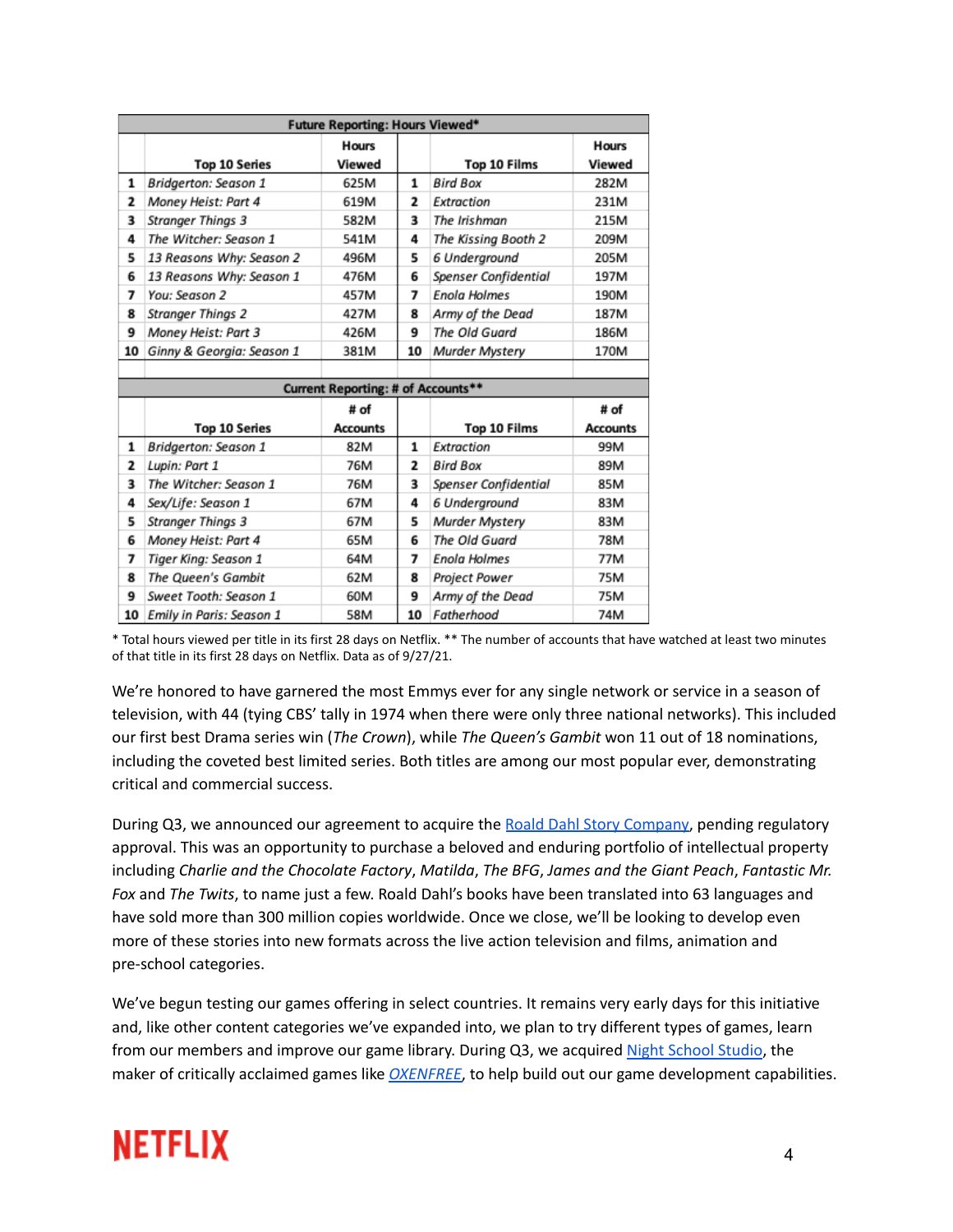As a reminder, games on Netflix will be included in members' subscriptions and will not have advertisements or in-app purchases so game play is purely focused on enjoyment versus monetization.

We're eagerly anticipating the rest of our Q4 slate, which includes a great mix of popular returning English language series like *The Witcher, You, Tiger King* and *Cobra Kai*, big returning non-English series like *Sintonia* and the final chapter of *La Casa de Papel* (aka *Money Heist*), as well as exciting new movies such as the action film *Red Notice* (starring Dwayne Johnson, Gal Gadot and Ryan Reynolds), *Don't Look Up* with an all star cast including Leonardo DiCaprio, Jennifer Lawrence, Rob Morgan, Jonah Hill, Timothée Chalamet, Tyler Perry and Meryl Streep, as well as *The Harder They Fall* featuring Jonathan Majors, Zazie Beetz, LaKeith Stanfield, Regina King and Idris Elba*, Army of Thieves* (the prequel to our hit movie, *Army of the Dead*) and *The Unforgivable* starring Sandra Bullock, Viola Davis and Jon Bernthal. The latest films from acclaimed directors Jane Campion (*The [Power](https://www.youtube.com/watch?v=ELvKuuXdfCU) Of The Dog*) and Paolo Sorrentino (*The [Hand](https://www.youtube.com/watch?v=CFUVnhUsNws) of God*) are also coming to Netflix in Q4.

Assuming no new Covid waves or unforeseen events that result in large scale production shutdowns, we currently anticipate a more normalized content slate in 2022, with a greater number of originals in 2022 vs. 2021 and a release schedule that is more balanced over the course of the year, as compared to 2021.

### **Product**

We try many different approaches to see what might help our growth. One example in Q3 was the launch of a free plan for mobile users in Kenya. This plan is a great way for anyone in Kenya with an Android mobile phone to explore Netflix - with access to great content, personalized recommendations, and parental controls. We hope that this encourages more people to sign up for a paid membership so that they can watch Netflix on any device (mobile, TV, or laptop), access more features (e.g. downloads) and enjoy our entire catalog. It will take a year or two to determine if this technique helps our paid membership growth or not.

We know that members most value the variety and quality of our content. Great recommendations are key to ensuring they can experience that breadth and diversity. So we continue to invest in our recommendations to ensure members can easily find great stories to enjoy on our service. One example of our ability to surface relevant programming is *Manifest*, a TV series that aired on NBC for three seasons and was subsequently cancelled in June 2021. We added *Manifest* to our service in the US and Canada during the summer of 2021. In the UCAN region, 25m member households chose to watch this title in its first 28 days and we've ordered a fourth and final season given the popularity of the show.

### **Marketing & Communications**

In addition to having best in class content and a product experience that allows members to easily find shows and movies they love, we also want our programming to be talked about and in the cultural zeitgeist. In September, we held our first global fan event, [TUDUM](https://about.netflix.com/en/news/tudum-recap-everything-you-missed-from-our-first-ever-global-fan-event), which featured news, first looks and trailers from over 100 of the most anticipated Netflix films and series of the next 12 months. TUDUM was a new way for us to connect fans with our titles, talent and brand and to drive conversation at a global scale and trended at #2 globally the day of the event on Twitter. Additionally, TUDUM and the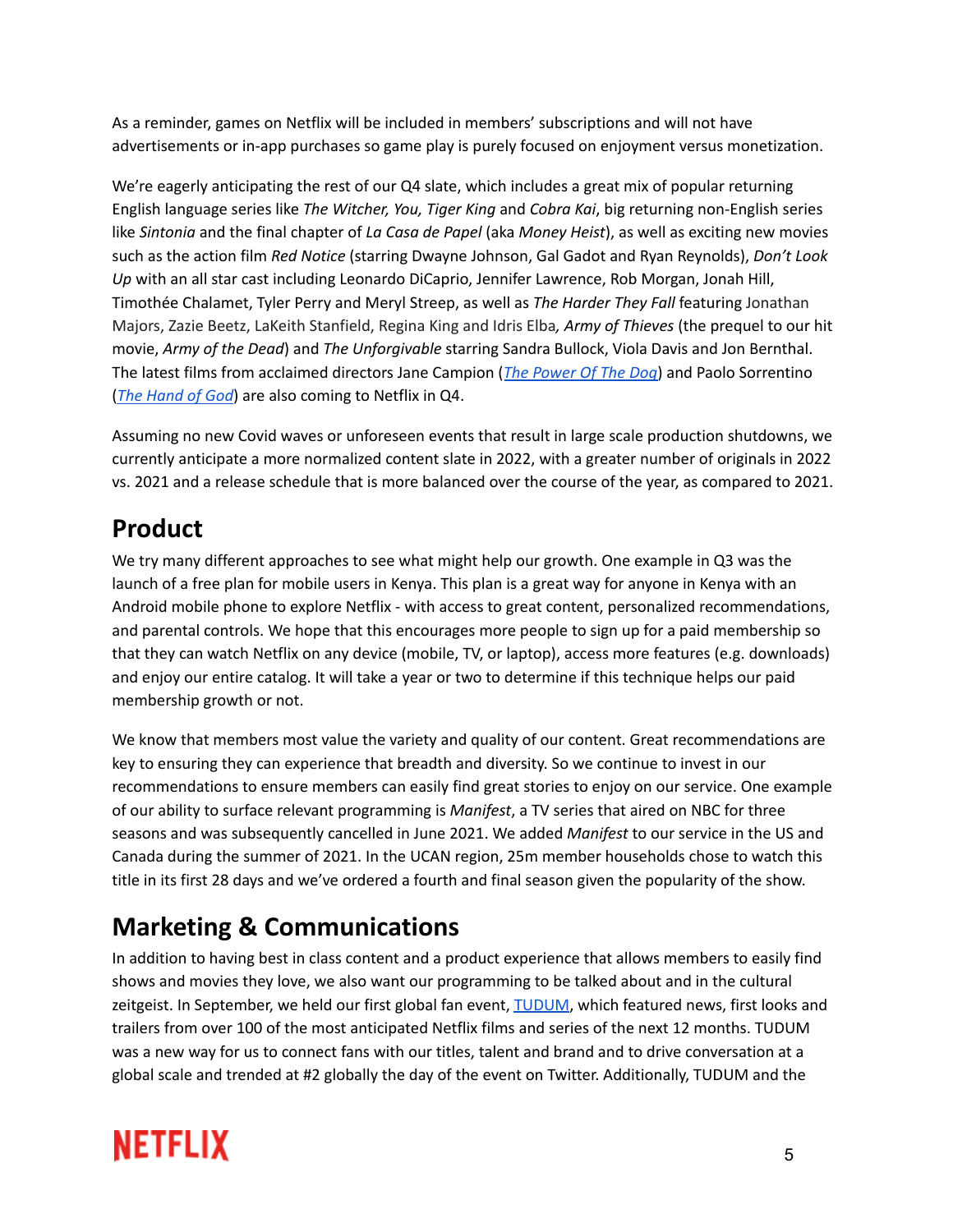trailers/content released following the event were watched by fans in over 180 countries, generating close to 700m views and more than 3 billion impressions in less than four days.

### **Competition**

We compete with a staggeringly large set of activities for consumers' time and attention like watching linear TV, reading a book, browsing TikTok, or playing Fortnite, to name just a few. As one example of this dynamic, on October 4, when Facebook experienced a global outage for several hours, our engagement saw a 14% increase during this time period.

We are still quite small, with a lot of opportunity for growth; in our largest and most penetrated market, according to Nielsen, we are still less than 10% of US television screen time. Our approach as always is to improve our service as quickly as we can so that we can earn a greater share of people's time.



#### **Share of Total US TV Time, September 2021(Total Day, Persons 2+)**

### **Cash Flow and Capital Structure**

Net cash generated by operating activities in Q3 was \$82 million vs. \$1.3 billion in the prior year period. Free cash flow (FCF)<sup>2</sup> for the quarter was -\$106 million vs. \$1.1 billion in Q3'20. FCF in last year's Q3 was helped by COVID-related production shutdowns. Year to date FCF is \$410m. With production volume ramping successfully and a lower operating margin in Q4, we anticipate Q4 '21 FCF to be negative. We continue to expect full year 2021 FCF to be approximately breakeven (plus or minus several hundred million dollars depending on the timing of production starts and related cash spending on content). We anticipate being FCF positive on an annual basis in 2022 and beyond.

 $2$  For a reconciliation of free cash flow to net cash provided by (used in) operating activities, please refer to the reconciliation in tabular form on the attached unaudited financial statements and the footnotes thereto.

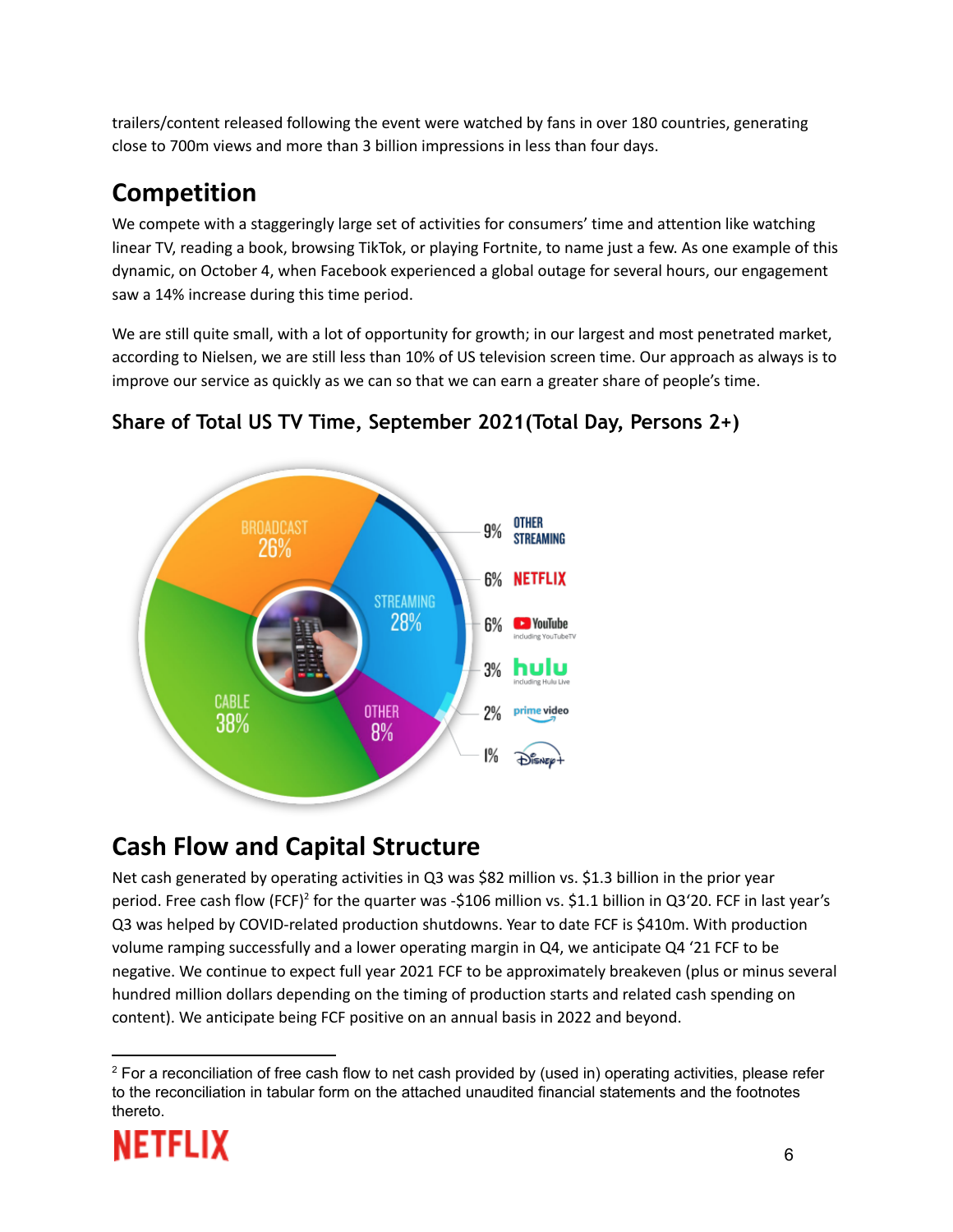As we discussed previously, we believe we no longer have a need to raise external financing to fund our day-to-day operations. During the quarter, we repurchased 0.2m shares for \$100 million. Our slower buyback pace this quarter reflects the pick up in our M&A activity. As a reminder, we prioritize our cash to reinvest in our core business and to fund new growth opportunities like gaming, followed by selective acquisitions. After satisfying those uses of cash, excess cash above and beyond our minimum cash levels will be returned to shareholders via stock repurchases.

### **Environmental, Social, and Governance (ESG)**

In March, we committed to achieve net zero greenhouse gas emissions by the end of 2022 and to reduce our emissions to be in line with the latest climate science, ensuring that our internal reductions are consistent with a trajectory of no more than 1.5℃ of warming. We've been making progress on this initiative. We provided an update in September [here.](https://about.netflix.com/en/news/netflix-in-progress-report-on-our-climate-commitments)

### **Reference**

For quick reference, our eight most recent investor letters are: July [2021,](https://s22.q4cdn.com/959853165/files/doc_financials/2021/q2/FINAL-Q2-21-Shareholder-Letter.pdf) April [2021,](https://s22.q4cdn.com/959853165/files/doc_financials/2021/q1/FINAL-Q1-21-Shareholder-Letter.pdf) [January](https://s22.q4cdn.com/959853165/files/doc_financials/2020/q4/FINAL-Q420-Shareholder-Letter.pdf) 2021, [October](https://s22.q4cdn.com/959853165/files/doc_financials/2020/q3/FINAL-Q3-20-Shareholder-Letter.pdf) 2020, July [2020,](https://s22.q4cdn.com/959853165/files/doc_financials/2020/q2/FINAL-Q2-20-Shareholder-Letter-V3-with-Tables.pdf) April [2020,](https://s22.q4cdn.com/959853165/files/doc_financials/2020/q1/updated/FINAL-Q1-20-Shareholder-Letter.pdf) [January](https://s22.q4cdn.com/959853165/files/doc_financials/2019/q4/FINAL-Q4-19-Shareholder-Letter.pdf) 2020, [October](https://s22.q4cdn.com/959853165/files/doc_financials/quarterly_reports/2019/q3/FINAL-Q3-19-Shareholder-Letter.pdf) 2019.

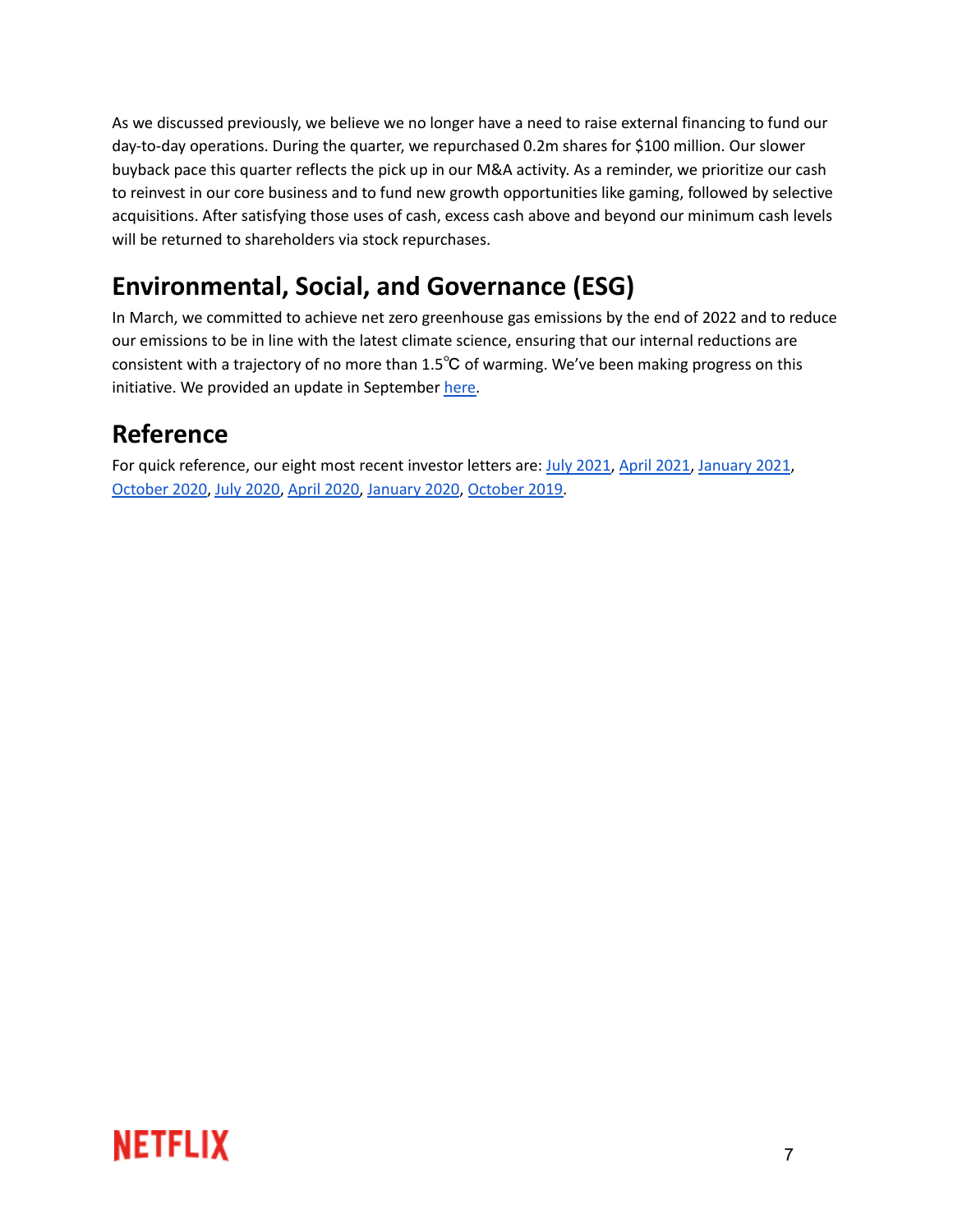### **Regional Breakdown**

| (in millions)                  |    | Q3'20  |    | Q4'20  | Q1'21 |       | Q2'21       |    | Q3'21 |
|--------------------------------|----|--------|----|--------|-------|-------|-------------|----|-------|
| <b>UCAN Streaming:</b>         |    |        |    |        |       |       |             |    |       |
| Revenue                        | \$ | 2,933  | Ś  | 2,980  | \$    | 3,171 | \$<br>3,235 | \$ | 3,258 |
| Paid Memberships               |    | 73.08  |    | 73.94  |       | 74.38 | 73.95       |    | 74.02 |
| <b>Paid Net Additions</b>      |    | 0.18   |    | 0.86   |       | 0.45  | $-0.43$     |    | 0.07  |
| Average Revenue per Membership | \$ | 13.40  | \$ | 13.51  | \$    | 14.25 | \$<br>14.54 | \$ | 14.68 |
| Y/Y % Growth                   |    | 2%     |    | 2%     |       | 9%    | 10%         |    | 10%   |
| F/X Neutral Y/Y % Growth       |    | 3%     |    | 2%     |       | 9%    | 9%          |    | 9%    |
| <b>EMEA:</b>                   |    |        |    |        |       |       |             |    |       |
| Revenue                        | \$ | 2,019  | \$ | 2,137  | \$    | 2,344 | \$<br>2,400 | \$ | 2,432 |
| Paid Memberships               |    | 62.24  |    | 66.70  |       | 68.51 | 68.70       |    | 70.50 |
| <b>Paid Net Additions</b>      |    | 0.76   |    | 4.46   |       | 1.81  | 0.19        |    | 1.80  |
| Average Revenue per Membership | Ś  | 10.88  | Ś  | 11.05  | \$    | 11.56 | \$<br>11.66 | \$ | 11.65 |
| Y/Y % Growth                   |    | 5%     |    | 5%     |       | 11%   | 11%         |    | 7%    |
| F/X Neutral Y/Y % Growth       |    | 3%     |    | 0%     |       | 4%    | 2%          |    | 3%    |
| LATAM:                         |    |        |    |        |       |       |             |    |       |
| Revenue                        | \$ | 789    | Ś  | 789    | Ś     | 837   | \$<br>861   | Ś  | 915   |
| Paid Memberships               |    | 36.32  |    | 37.54  |       | 37.89 | 38.66       |    | 38.99 |
| <b>Paid Net Additions</b>      |    | 0.26   |    | 1.21   |       | 0.36  | 0.76        |    | 0.33  |
| Average Revenue per Membership | \$ | 7.27   | \$ | 7.12   | \$    | 7.39  | \$<br>7.50  | \$ | 7.86  |
| Y/Y % Growth                   |    | $-16%$ |    | $-13%$ |       | $-8%$ | 1%          |    | 8%    |
| F/X Neutral Y/Y % Growth       |    | 5%     |    | 4%     |       | 5%    | 2%          |    | 8%    |
| <b>APAC:</b>                   |    |        |    |        |       |       |             |    |       |
| Revenue                        | \$ | 635    | \$ | 685    | \$    | 762   | \$<br>799   | \$ | 834   |
| Paid Memberships               |    | 23.50  |    | 25.49  |       | 26.85 | 27.88       |    | 30.05 |
| <b>Paid Net Additions</b>      |    | 1.01   |    | 1.99   |       | 1.36  | 1.02        |    | 2.18  |
| Average Revenue per Membership | \$ | 9.20   | \$ | 9.32   | \$    | 9.71  | \$<br>9.74  | \$ | 9.60  |
| Y/Y % Growth                   |    | $-1%$  |    | 3%     |       | 9%    | 9%          |    | 4%    |
| F/X Neutral Y/Y % Growth       |    | $-1%$  |    | 0%     |       | 3%    | 1%          |    | 2%    |

## **October 19, 2021 Earnings Interview, 3pm PT**

Our video interview with Nidhi Gupta of Fidelity Management & Research, Co. will be on [youtube/netflixir](https://www.youtube.com/netflixir) at 3pm PT today. Questions that investors would like to see asked should be sent to nidhi.gupta@fmr.com. Reed Hastings, co-CEO, Spence Neumann, CFO, Ted Sarandos, co-CEO & Chief Content Officer, Greg Peters, COO & Chief Product Officer and Spencer Wang, VP of IR/Corporate Development will all be on the video to answer Nidhi's questions.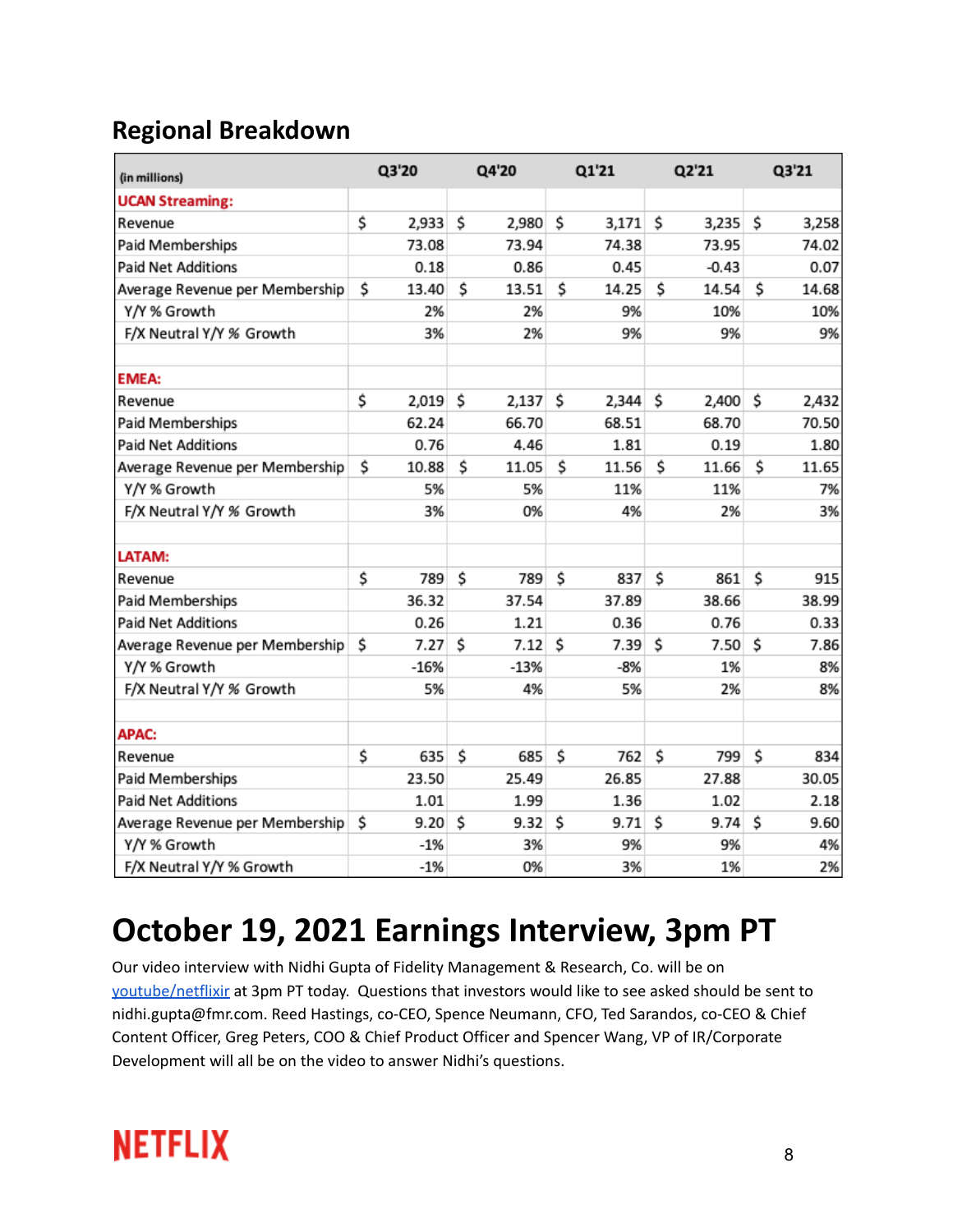| <b>PR Contact:</b>                 |
|------------------------------------|
| Jonathan Bing                      |
| Director, Corporate Communications |
| 818 643-0146                       |
|                                    |

#### Use of Non-GAAP Measure

This shareholder letter and its attachments include reference to the non-GAAP financial measure of free cash flow. Management believes that free cash flow is an important liquidity metric because it measures, during a given period, the amount of cash generated that is available to repay debt obligations, make strategic acquisitions and investments and for certain other activities like stock repurchases. However, this non-GAAP financial measure should be considered in addition to, not as a substitute for or superior to, net income, operating income, diluted earnings per share and net cash provided by (used in) operating activities, or other financial measures prepared in accordance with GAAP. Reconciliation to the GAAP equivalent of these non-GAAP measures are contained in tabular form on the attached unaudited financial statements.

#### **Forward-Looking Statements**

This shareholder letter contains certain forward-looking statements within the meaning of the federal securities laws, including statements regarding our expected results for the fiscal quarter and year ending December 31, 2021; investment in our service; average revenue per membership; adoption of internet entertainment and impact on growth; competitive position; future content offerings, including games, and the number, timing and performance of such offerings; product enhancements and offerings; cash spending on content; stock repurchases; impact of production delays; emissions commitments; future capital and external financing needs; debt; global streaming paid memberships, paid net additions, membership growth and retention; consolidated revenue, revenue growth, operating income, operating margin, net income, content amortization and earnings per share; and free cash flow. The forward-looking statements in this letter are subject to risks and uncertainties that could cause actual results and events to differ, including, without limitation: our ability to attract new members and retain existing members; our ability to compete effectively, including for consumer engagement with different modes of video entertainment; cash spend; ability to recognize the benefits of our investments, including acquisitions; maintenance and expansion of device platforms for streaming; fluctuations in consumer usage of our service; service disruptions; production risks, including shutdowns; impact of the coronavirus pandemic; and timing of content releases. A detailed discussion of these and other risks and uncertainties that could cause actual results and events to differ materially from such forward-looking statements is included in our filings with the Securities and Exchange Commission, including our Annual Report on Form 10-K, filed with the Securities and Exchange Commission ("SEC") on January 28, 2021. The Company provides internal forecast numbers. Investors should anticipate that actual performance will vary from these forecast numbers based on risks and uncertainties discussed above and in our Annual Report on Form 10-K. We undertake no obligation to update forward-looking statements to reflect events or circumstances occurring after the date of this shareholder letter.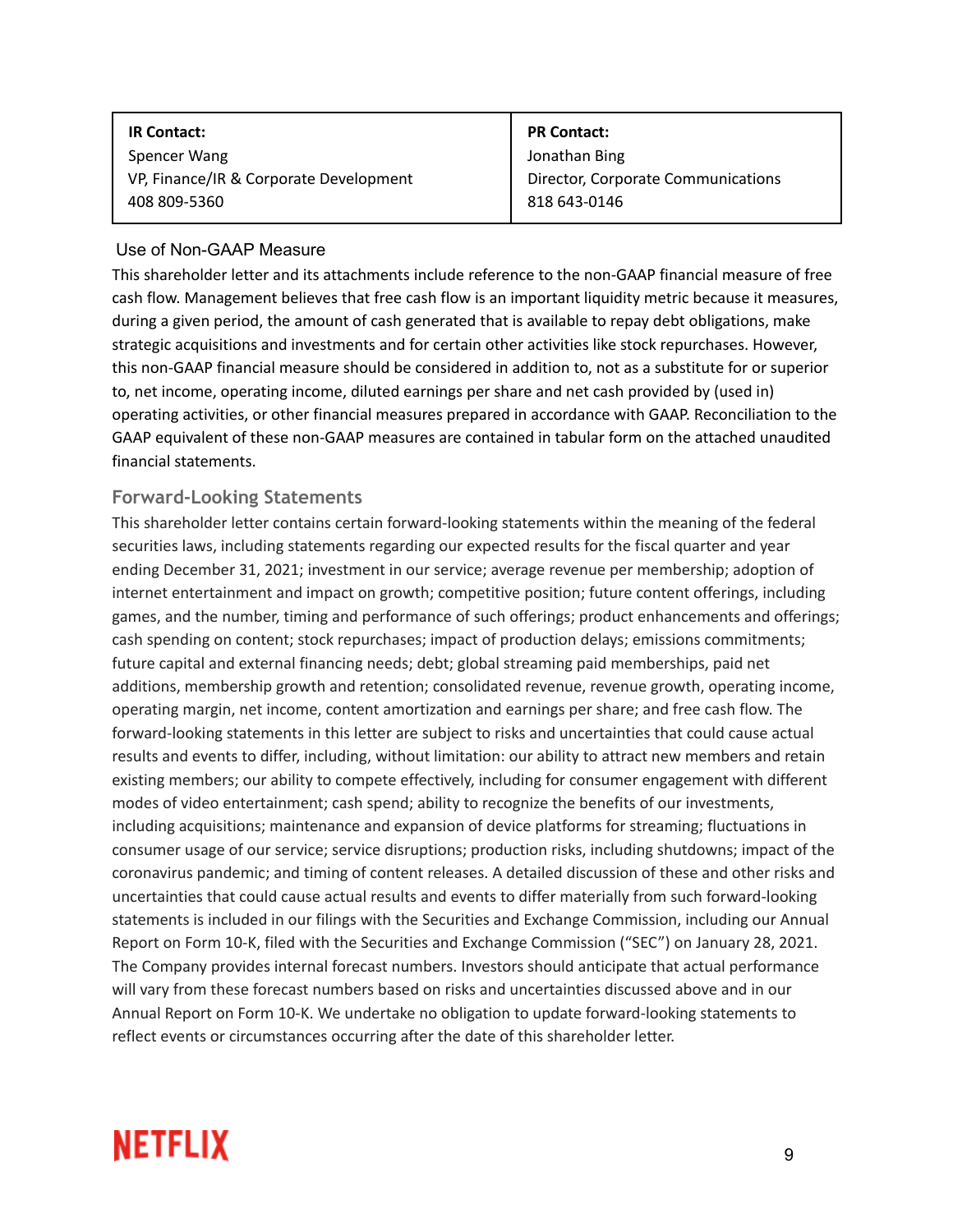#### **Netflix, Inc.**

#### **Consolidated Statements of Operations**

(unaudited) 

(in thousands, except per share data)

|                                                      |    |                       |         | <b>Three Months Ended</b> | <b>Nine Months Ended</b> |                       |      |                       |         |                       |
|------------------------------------------------------|----|-----------------------|---------|---------------------------|--------------------------|-----------------------|------|-----------------------|---------|-----------------------|
|                                                      |    | September 30,<br>2021 |         | <b>June 30.</b><br>2021   |                          | September 30,<br>2020 |      | September 30,<br>2021 |         | September 30,<br>2020 |
| Revenues                                             | Ŝ. | 7,483,467             | $\zeta$ | 7,341,777                 | Ŝ.                       | 6,435,637             | \$   | 21,988,526            | Ŝ.      | 18,351,614            |
| Cost of revenues                                     |    | 4,206,589             |         | 4,018,008                 |                          | 3,867,751             |      | 12,093,108            |         | 11,111,159            |
| <b>Marketing</b>                                     |    | 635,948               |         | 603,973                   |                          | 527,597               |      | 1,752,433             |         | 1,465,797             |
| Technology and development                           |    | 563,887               |         | 537,321                   |                          | 453,802               |      | 1,626,415             |         | 1,342,664             |
| General and administrative                           |    | 321,790               |         | 334,845                   |                          | 271,624               |      | 953,831               |         | 800,947               |
| Operating income                                     |    | 1,755,253             |         | 1,847,630                 |                          | 1,314,863             |      | 5,562,739             |         | 3,631,047             |
| Other income (expense):                              |    |                       |         |                           |                          |                       |      |                       |         |                       |
| Interest expense                                     |    | (190, 429)            |         | (191, 322)                |                          | (197, 079)            |      | (576, 191)            |         | (570, 313)            |
| Interest and other income (expense)                  |    | 96,135                |         | (62, 519)                 |                          | (256, 324)            |      | 302,702               |         | (367, 802)            |
| Income before income taxes                           |    | 1,660,959             |         | 1,593,789                 |                          | 861,460               |      | 5,289,250             |         | 2,692,932             |
| Provision for income taxes                           |    | (211,888)             |         | (240, 776)                |                          | (71, 484)             |      | (780, 451)            |         | (473, 693)            |
| Net income                                           |    | 1,449,071             |         | 1,353,013                 |                          | 789,976               |      | 4,508,799             |         | 2,219,239             |
| Earnings per share:                                  |    |                       |         |                           |                          |                       |      |                       |         |                       |
| <b>Basic</b>                                         | \$ | 3.27                  | \$      | 3.05                      | Ŝ.                       | 1.79                  | Ŝ.   | 10.18                 | Ŝ.      | 5.04                  |
| <b>Diluted</b>                                       | \$ | 3.19                  | - \$    | 2.97                      | $\zeta$                  | 1.74                  | - \$ | 9.90                  | $\zeta$ | 4.89                  |
| Weighted-average shares of common stock outstanding: |    |                       |         |                           |                          |                       |      |                       |         |                       |
| <b>Basic</b>                                         |    | 442,778               |         | 443,159                   |                          | 441,526               |      | 443,052               |         | 440,486               |
| Diluted                                              |    | 454,925               |         | 455,129                   |                          | 455,088               |      | 455,230               |         | 453,846               |

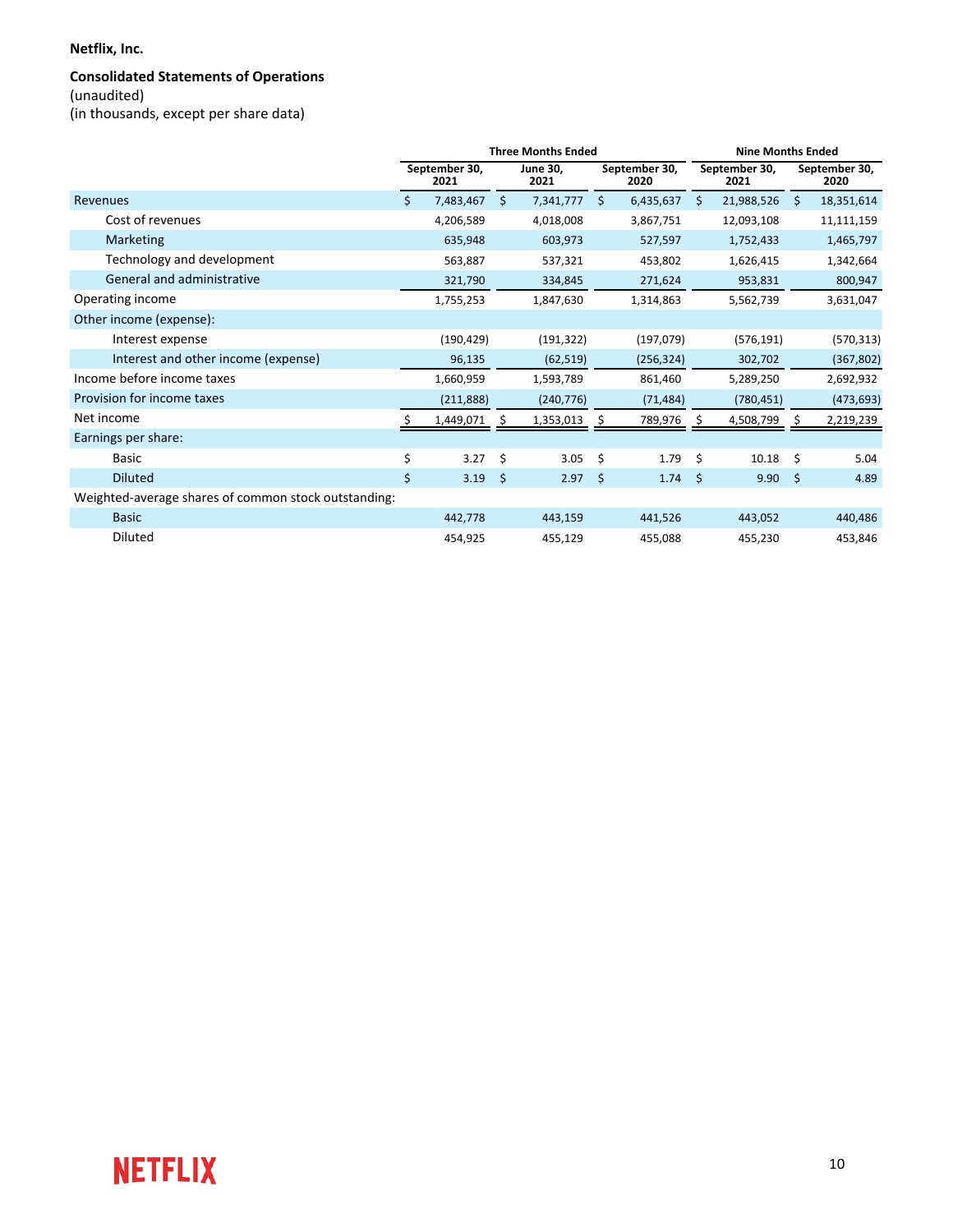#### **Netflix, Inc.**

**Consolidated Balance Sheets** 

(in thousands)

|                                               | As of   |                       |         |                      |
|-----------------------------------------------|---------|-----------------------|---------|----------------------|
|                                               |         | September 30,<br>2021 |         | December 31,<br>2020 |
|                                               |         | (unaudited)           |         |                      |
| <b>Assets</b>                                 |         |                       |         |                      |
| Current assets:                               |         |                       |         |                      |
| Cash and cash equivalents                     | $\zeta$ | 7,526,681             | $\zeta$ | 8,205,550            |
| Other current assets                          |         | 1,889,106             |         | 1,556,030            |
| <b>Total current assets</b>                   |         | 9,415,787             |         | 9,761,580            |
| Content assets, net                           |         | 28,974,045            |         | 25,383,950           |
| Property and equipment, net                   |         | 1,220,114             |         | 960,183              |
| Other non-current assets                      |         | 3,129,911             |         | 3,174,646            |
| <b>Total assets</b>                           | $\zeta$ | 42,739,857            | \$.     | 39,280,359           |
| Liabilities and Stockholders' Equity          |         |                       |         |                      |
| <b>Current liabilities:</b>                   |         |                       |         |                      |
| <b>Current content liabilities</b>            | \$      | 4,110,962             | \$      | 4,429,536            |
| Accounts payable                              |         | 643,059               |         | 656,183              |
| Accrued expenses and other liabilities        |         | 1,413,120             |         | 1,102,196            |
| Deferred revenue                              |         | 1,182,632             |         | 1,117,992            |
| Short-term debt                               |         | 699,473               |         | 499,878              |
| <b>Total current liabilities</b>              |         | 8,049,246             |         | 7,805,785            |
| Non-current content liabilities               |         | 2,301,026             |         | 2,618,084            |
| Long-term debt                                |         | 14,793,691            |         | 15,809,095           |
| Other non-current liabilities                 |         | 2,281,277             |         | 1,982,155            |
| <b>Total liabilities</b>                      |         | 27,425,240            |         | 28,215,119           |
| Stockholders' equity:                         |         |                       |         |                      |
| Common stock                                  |         | 3,852,531             |         | 3,447,698            |
| Treasury stock at cost                        |         | (600, 022)            |         |                      |
| Accumulated other comprehensive income (loss) |         | (19, 835)             |         | 44,398               |
| Retained earnings                             |         | 12,081,943            |         | 7,573,144            |
| Total stockholders' equity                    |         | 15,314,617            |         | 11,065,240           |
| Total liabilities and stockholders' equity    | \$      | 42,739,857            | S.      | 39,280,359           |
|                                               |         |                       |         |                      |
| <b>Supplemental Information</b>               |         |                       |         |                      |
| Total streaming content obligations*          | \$      | 22,465,540            | \$      | 19,218,830           |

\* Total streaming content obligations are comprised of content liabilities included in "Current content liabilities" and "Noncurrent content liabilities" on the Consolidated Balance Sheets and obligations that are not reflected on the Consolidated Balance Sheets as they did not yet meet the criteria for asset recognition.